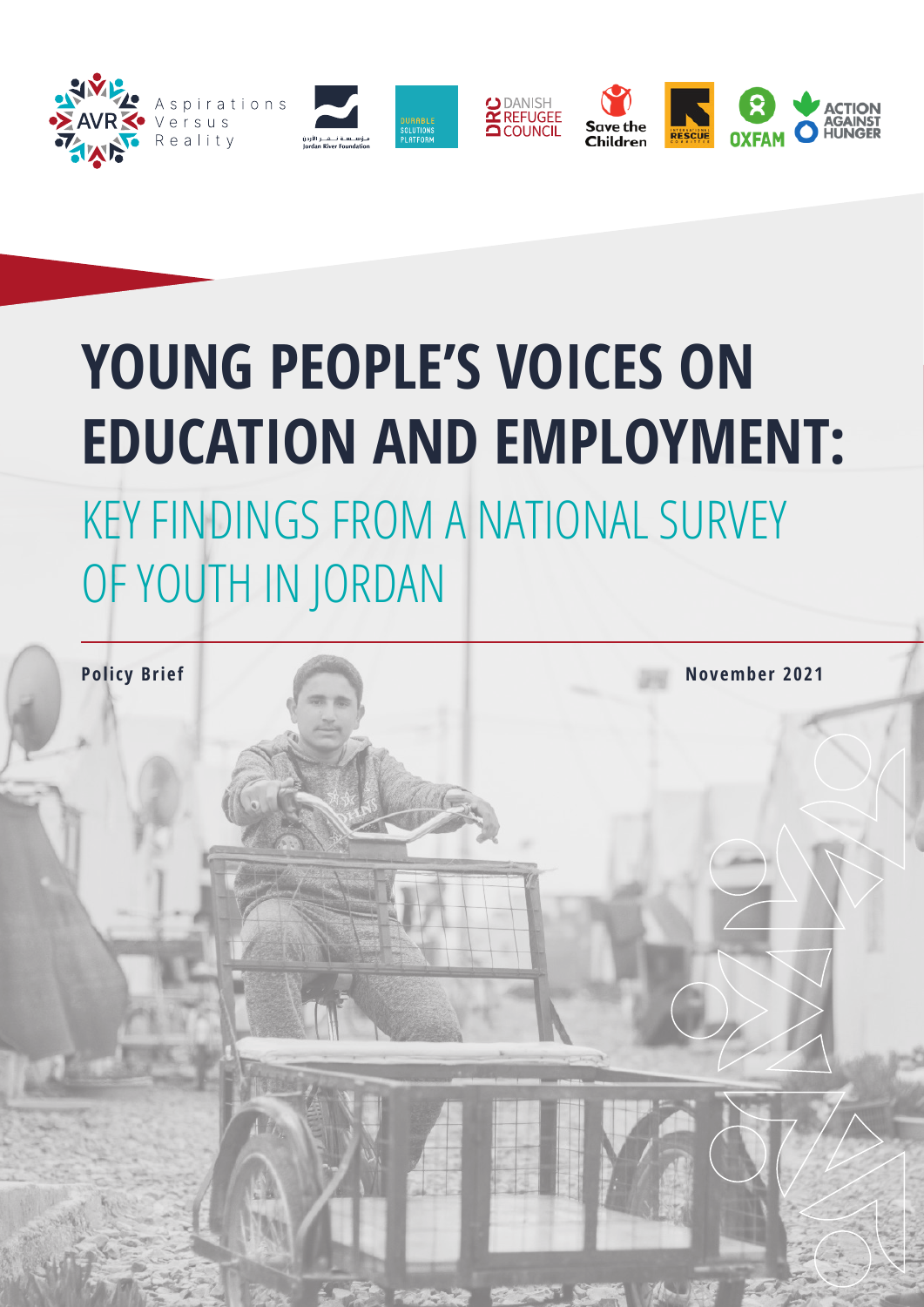## INTRODUCTION

With the prospect of returns to Syria appearing remote, significant numbers of Syrian refugees will likely remain in Jordan for the foreseeable future. As durable solutions are currently out of reach for most refugees, it becomes vital to support pathways towards solutions so that displaced people are able to take a voluntary and informed decision once solutions become available to them. Enabling Syrian refugee, vulnerable Jordanian, and refugee youth of other nationalities to live full and productive lives, through investments in and the building of linkages between education and livelihoods will not only allow them to fulfill their potential and achieve self-reliance – the latter being a prerequisite for enabling pathways towards solutions - but it also promises wider benefits to Jordan's economy and society. There is a continuous need to identify the available options to support access to quality education and livelihoods services over the medium-term.

This policy brief highlights youth's voices of their experience and aspirations on education and livelihoods pathways in Jordan and is part of a larger research project by the Durable Solutions Platform (DSP), Jordan River Foundation (JRF), and Danish Refugee Council (DRC) entitled "Aspirations Versus Reality" (AVR), which aims to assess youth' pathways towards empowerment and self-reliance in Jordan. The overarching objective of this research is to explore displacement-affected young people's aspirations for their current and future education and livelihoods options, and the reality of the choices they are faced with in Jordan today. The AVR research project aligns with the Global Compact on Refugees' (GCR) Program of Action to meet the needs and support communities in education and livelihoods, with the focus on supporting the empowerment of refugee and host community youth.<sup>1</sup>

#### Methodology Note

The project adopted a participatory and multi-stakeholder approach, involving key stakeholders including policymakers, practitioners and youth representatives across all stages of the research. The results in this brief are drawn from the findings of a mixed-method survey with a national level sample of Jordanian youth, Syrian refugee youth and refugee youth of other nationalities between the ages of 15 and 24 years. A Probability Proportional to Size (PPS) sampling was used, where the main variables of gender, age and governorate reflect the original population of each group (for representative samples only). The data collection was implemented through phone calls with survey participants between the months of August and November of 2021.

#### Figure 1: Sample number of population groups targeted in the survey

| <b>Population group</b>          | <b>Number</b> | Type of sample |
|----------------------------------|---------------|----------------|
| Jordanian youth                  | 384           | Representative |
| Out-of-camp Syrian Refugee youth | 384           | Representative |
| In-camp Syrian refugee youth     | 54            | Indicative     |
| Non-Syrian refugee youth         | 63            | Indicative     |

United Nations (2018). Report of the United Nations High Commissioner for Refugees: Part II Global compact on refugees, UN Doc. A/73/12 (Part II), New York: United Nations.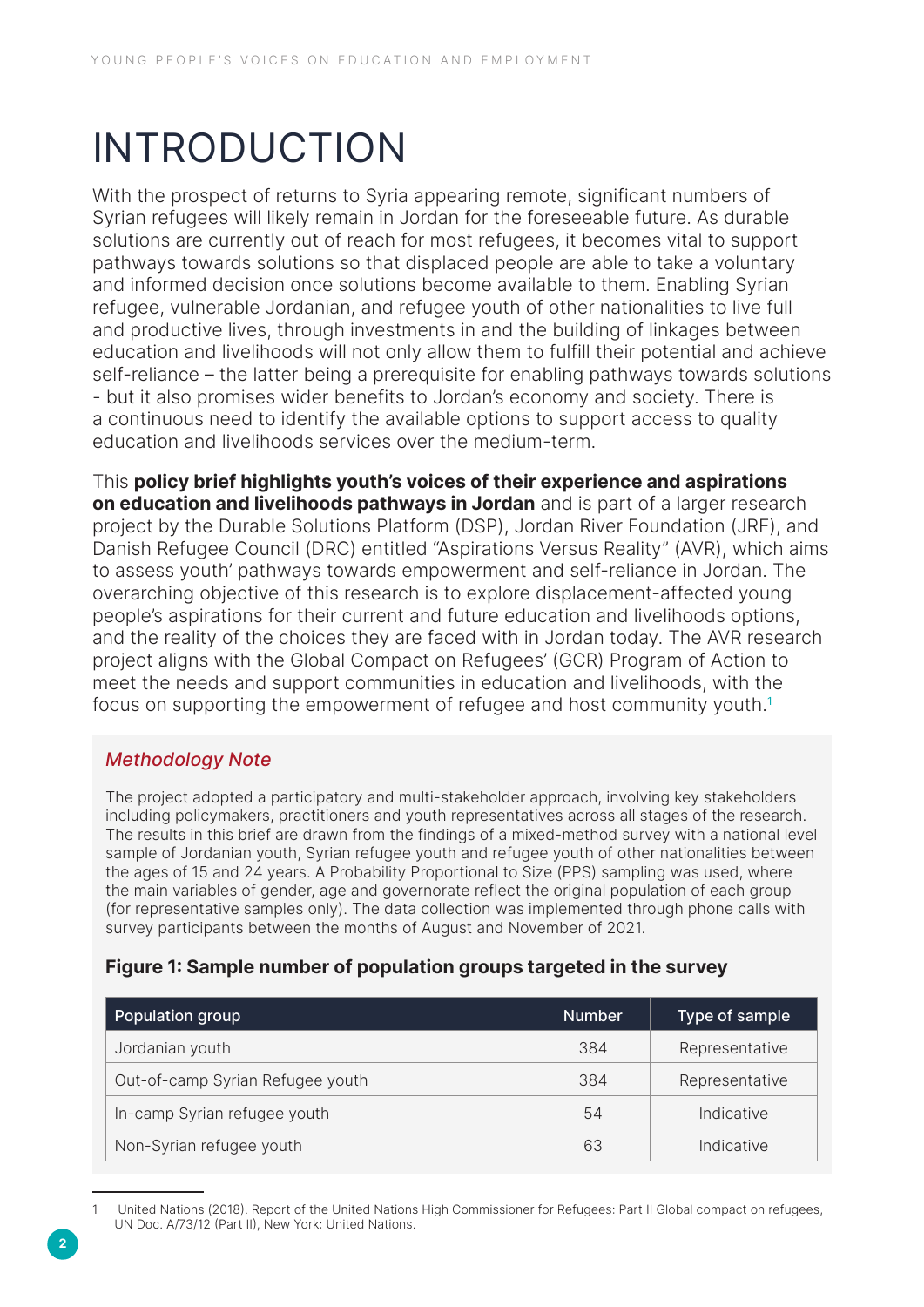## KEY FINDINGS

## Economic and financial factors are central considerations for young people pursuing education options

Youth respondents' primary motivation to pursue education $2$  was linked to the perception of being able to access better income generation opportunities in the future. The top three benefits of pursuing education, as stated by youth across all nationalities, was to increase job work prospects (62%), to gain professional qualifications (46%), and to learn new skills and knowledge (30%). Non-Jordanian youth's respondents were more likely to value basic educational benefits, as one out of four non-Jordanians (24%) acknowledged the benefit of education as learning how to read and write. Qualitative responses showed that searching for income generation activities also acts as a motivation to continue pursuing education, as stated by a 19-year-old Jordanian woman:

#### "I would like to have a job along with my education to be able to support myself in pursuing my education because my financial situation needs support".

The lack of financial means creates a burden for pursuing education $3$  pathways for many youth regardless of their nationality, and acts as key reason for youth to withdraw from pursuing education pathways. Almost half of the survey respondents (45%) attribute the bad financial situation they have as a challenge for them pursuing these pathways. The need to earn an income also presented a financial challenge for pursuing education options for few Jordanian and Syrian refugee youth of other nationalities (16%), while this presented a bigger challenge for Syrian refugee youth, both out-of-camp and in-camp (20%). Moreover, **financial** challenges were cited as a major factor for young people to leave school. Financial difficulties were identified as the top reason for youth to leave school (56%). Household dynamics was also placed as another major reason, as 36% stated that the need to support the family financially leads youth to leave school, with outof-camps Syrians were the most affected by this. Lack of motivation to continue studies was another commonly cited reason (31%).

The COVID-19 pandemic has negatively impacted access to and quality of education across youth of different nationalities. The pandemic created restrictive measures for accessing education, especially for vulnerable groups in Jordan. One third of youth (31%) from different nationalities agreed that Covid-19 has negatively affected access to education. When asked about reasons of negative impact on access to education, youth mentioned a number of reasons, including lack of equipment, bad internet quality or unavailability of internet in their area.

<sup>2</sup> Education here refers to secondary, tertiary education and TVET as asked to youth for this question in the survey.

<sup>3</sup> Education here refers to secondary, tertiary education and TVET as asked to youth for this question in the survey.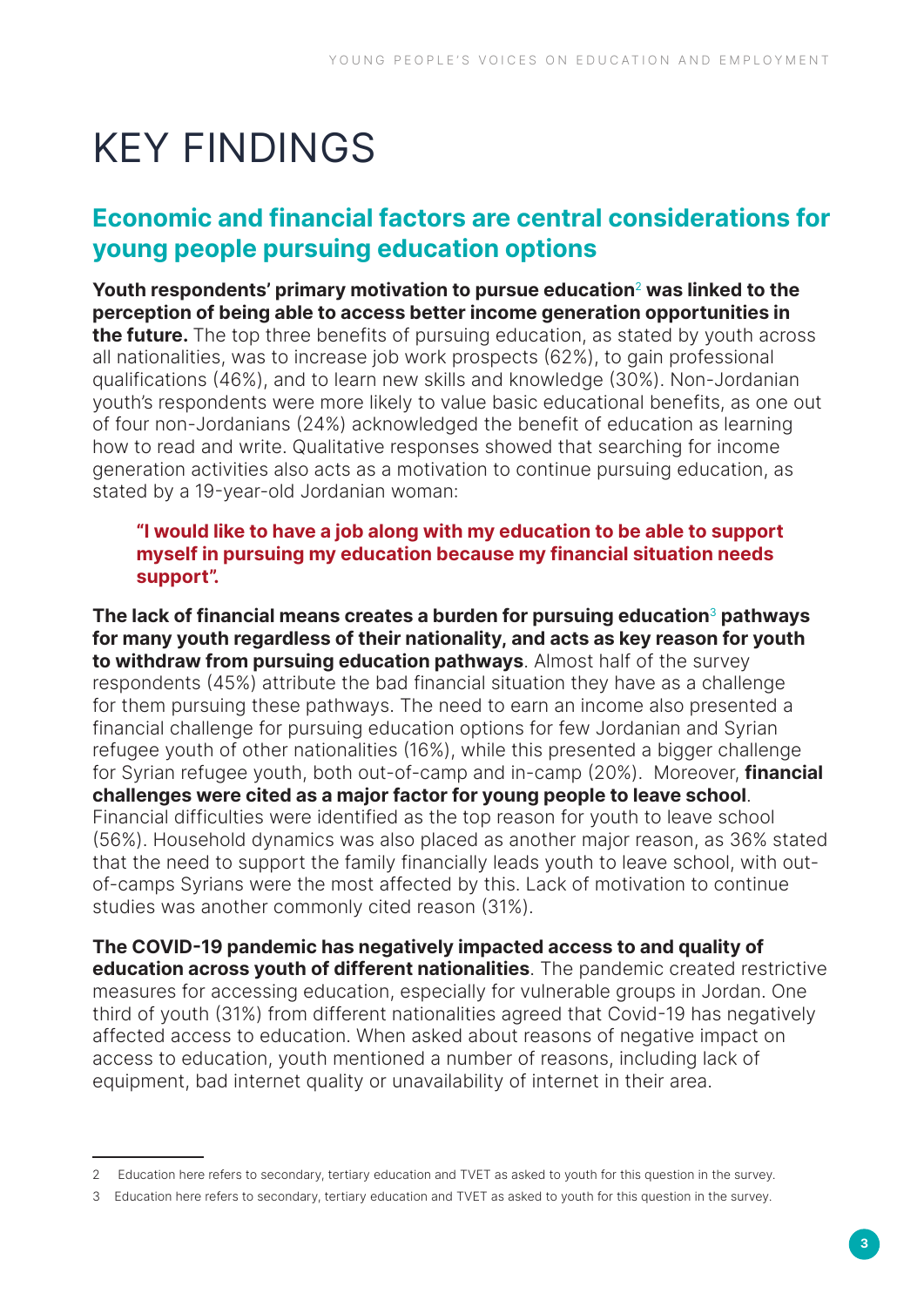More than half of youth, (64%) believed that COVID-19 negatively impacted the quality of education where the highest percentage was among Jordanian youth (72%), compared to out-of-camp Syrians (59%). Youth mentioned the lack of supervision from teachers, weakness in communicating information and the inability of parents to help students in remote learning. A Jordanian male youth described these reasons for this by saying:

"Disinterest [by youth] in exams and cheating, in addition to lack of supervision. Students do not understand the education they get".

### Educational pathway selection is driven by family and personal preferences, with limited career guidance4.

A number of external factors influence youth's selection of educational **pathways, including family members**. Parents play a strong role in youth's decision making when choosing their education pathways. A total of 59% of respondents stated that they seek advice from their parents with regard to educational pathways and 62% of youth from all nationalities agreed that their parents can have a strong influence on education decisions The most influential family members were identified as the mother (55%), followed by the father (31%).

Jordanian and Syrian refugee youth who were or are currently enrolled in a university, diploma or TVET<sup>5</sup> program chose their field of study primarily based on their interest in that field (61%). While the tawjihi (higher secondary education) score was a more determining factor for Jordanian youth in selecting their majors (32%), it was less relevant for Syrian refugee youth (10%). Career objectives are a less relevant factor for youth when taking their decision, as only 17% of Jordanian and Syrian refugee youth responded selecting their major because it has good job prospects.

Despite the importance of career counseling in helping to identify future employment and education pathways for young people, very few respondents were aware of such services. While the percentage was higher for Jordanian and refugee youth of other nationalities (17% and 14% respectively), few Syrian refugee youth (3%) know about these career-counseling services. For youth who did know about career counseling services, 80% stated that it is easy to access them, which indicates that the issue with career counseling is less about availability and more related to better outreach and promotion of these services. Across all nationalities, over 70% of respondents who were not aware of career counseling services shared a desire to receive such services.

<sup>4</sup> Career guidance here refers to the different services (such as career counseling) and sources that can provide guidance for young people when selecting their education pathways and future careers.

<sup>5</sup> Due to the small in-camp Syrian and refugee youth of other nationalities samples, there were very limited number of youth who pursued these education pathways, so they were not included in the findings for reasons of selecting their majors.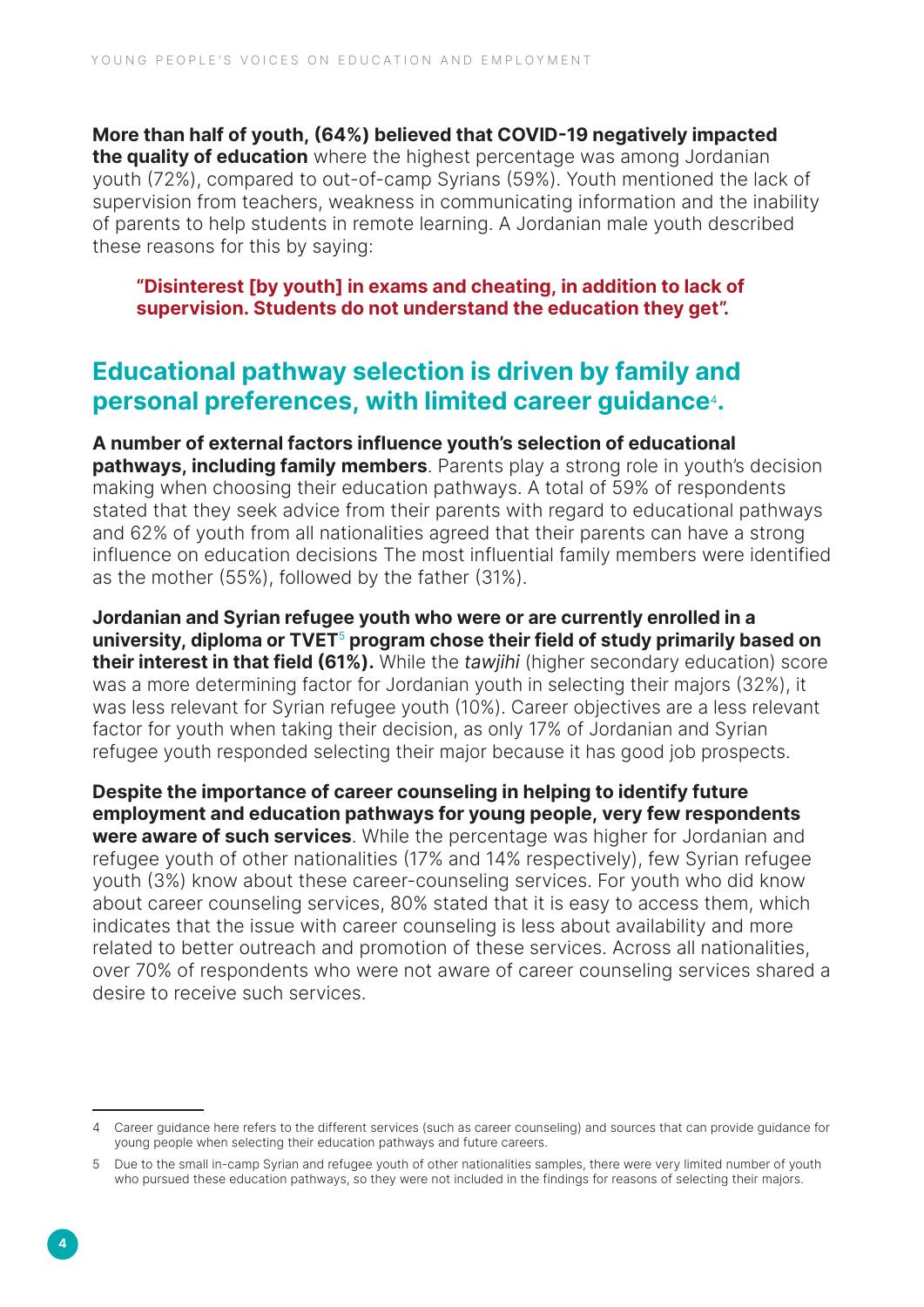## Youth values education for entering the labor market, using both new and traditional job seeking methods.

Youth are increasingly using social media and new methods in order to look for jobs. A total of 75% of Jordanian youth and 72% of refugee youth of other nationalities respondents indicated that they use social media and the internet as a key source of information when looking for jobs, with lower proportions among outof-camp Syrian (50%) and in-camp Syrian youth respondents (56%).

At the same time, traditional job seeking methods continue to play an important role, especially for Jordanian and out-of-camp Syrian youth in urban areas. This includes reaching out to friends and peers, which was higher for Jordanian and outof-camp Syrian refugee youth, and lower for in-camp Syrian and refugee youth of other nationalities. This was also followed by seeking information from parents and other family members, (18% for all youth), which was the highest for in-camp Syrian refugees (31%), indicating the limited social reach beyond families. Though less prevalent, 7% of respondents stated that they have physically traveled to markets and other nearby locations to search for jobs. Only very few respondents mentioned using structured and organization-based methods, such as educational institutions and employment centers.

Youth perceptions toward factors that help in finding a job indicated clear **linkages between education, skills and livelihoods.** The majority of survey respondents across all nationalities (86%) considered education as useful to get a job. In addition, more than half of youth from all nationalities attributed finding a job to the education background in a specific sector or major (56%) and to having the necessary skills and practical experience (53%). Social factors were also linked to finding a job. While the right networks and connections were considered as a factor by only 10% of youth, 21% of Jordanians specifically said that Wasta (or nepotism) is an important factor, while non-Jordanians barely mentioned having this social factor.

## Youth needs are shaping their priorities, with high interests in emerging gig economy

In their search for job opportunities, most youth prioritize salary over decent **work conditions.** Over 70% of youth respondents stated prioritizing the offered salary, while only 11% of them look at decent work conditions and employers that maintain employees' rights. One-quarter of respondents (23%) does look at job security, with Jordanian youth being the most likely to consider job security (27%), while Syrian refugee youth are the least likely (19%). One-fifth of youth respondents across all nationalities (21%) considered job location (a location close to home) as something they look after.

"I want to find a job near my house with a good salary so I and my **mother can live from it"** – unemployed Syrian refugee male from Mafrag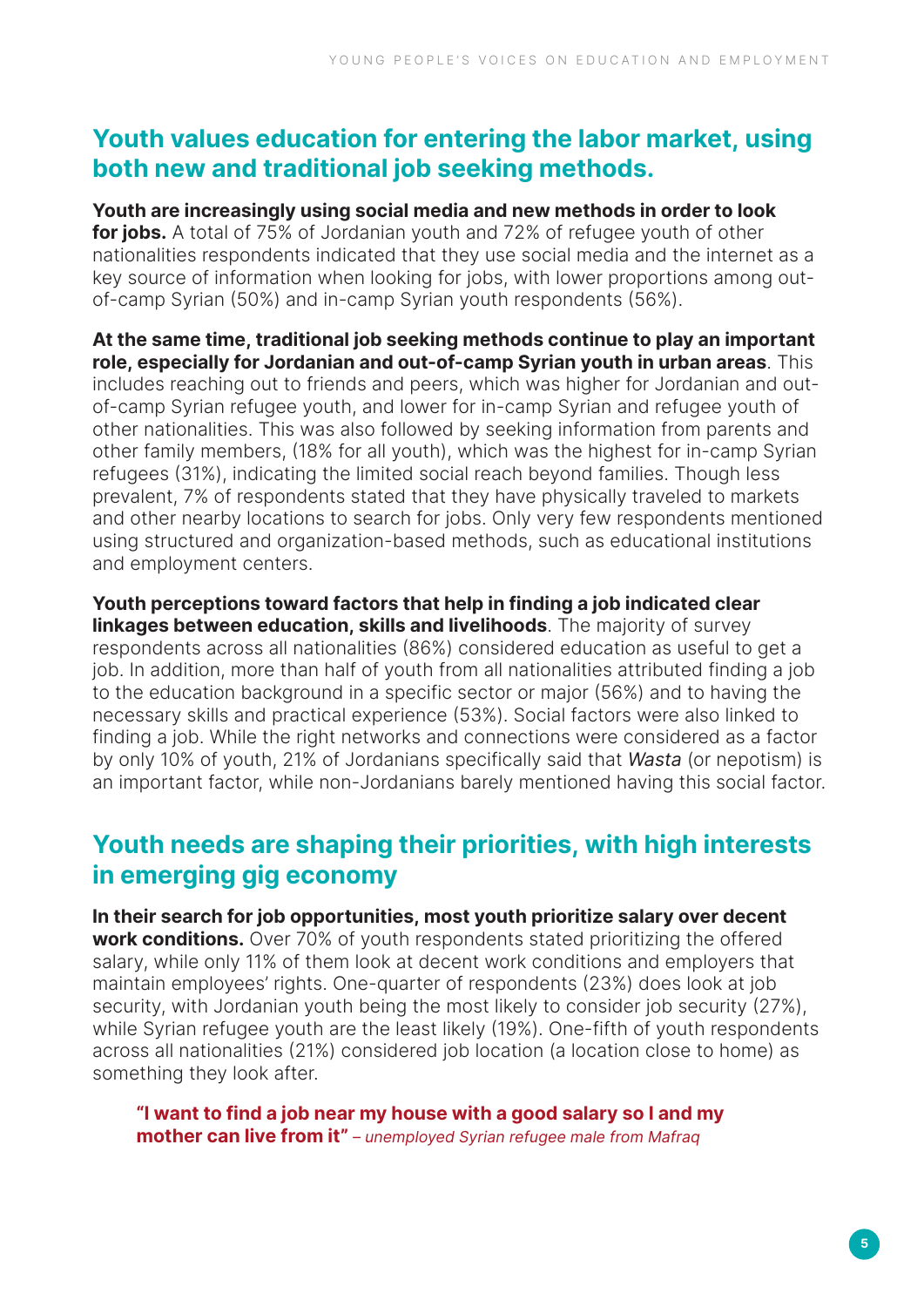More than half of the youth respondents (57%) prefer having a formal, contractbased, salaried working arrangement, indicating that an official agreement that links the employee to the employer in the long term is an important consideration when selecting a job. Jordanian and refugee youth of other nationalities showed a higher preference for this option (69% and 68% respectively), in comparison to outof-camp Syrians and in-camp Syrian refugee youth (44% and 59% respectively). While the informal sector is widespread across Jordan, very few survey respondents indicated a desire to work in the informal sector (4%).

Jordanian youth, Syrian refugee youth and refugee youth of other nationalities face significant different barriers for entering the labor market. The lack of work experience was mentioned by Jordanian youth at 33% in comparison to non-Jordanian youth, at 17%. This shows that non-Jordanian youth's tendency to be active earlier in the labor market means that they are exposed to more work experience in comparison to Jordanians. However, 39% all youth stated that lack and limited job opportunities creates challenges to them to enter the labor market. At the policy level, only 28% of refugee youth of other nationalities considered restrictive policies that prohibit non-Jordanians to work in specific sectors as challenge to them, while it was less stated by Syrian refugees, both out-of-camp and in-camp (5% and 14% respectively.

More than half of youth respondents showed an interest in being involved in the gig economy and in freelance-based jobs (63%), to varying degrees. The reasons for youth respondents' interest in the gig economy were linked to the associated independence and flexibility, including flexible wages (55%), selfemployment and greater decision-making (48%), and flexible working hours and schedules (39%). While more young people were interested in participating in the gig economy as a supplement to their main source of income (41%), very few mentioned their interest to engage in gig economy as their main source of income (13%). Jordanian respondents were more interested to supplement their income through the gig economy (54%), while more out-of-camp Syrian refugee youth were leaning to engage in it as their main source of income (20%). Respondents who were uninterested in this form of work raised concerns related to low or unstable income streams (40%), lack of job security (19%) and negative perceptions by peers or family members toward these types of jobs (12%).

The majority of youth respondents across all nationalities considered training and skills-building as important to obtaining job opportunities (89%). The top two reasons mentioned by respondents were to improve youth employability in their desired job (66%) and diversify their skills to become more employable (68%). However, only 20% of youth were aware of skills-building activities provided by government institutions, and only 29% knew how to find services that are provided by NGOs. Only one-third of youth respondents (32%) believed that educational institutions currently provide enough opportunities to develop practical skills.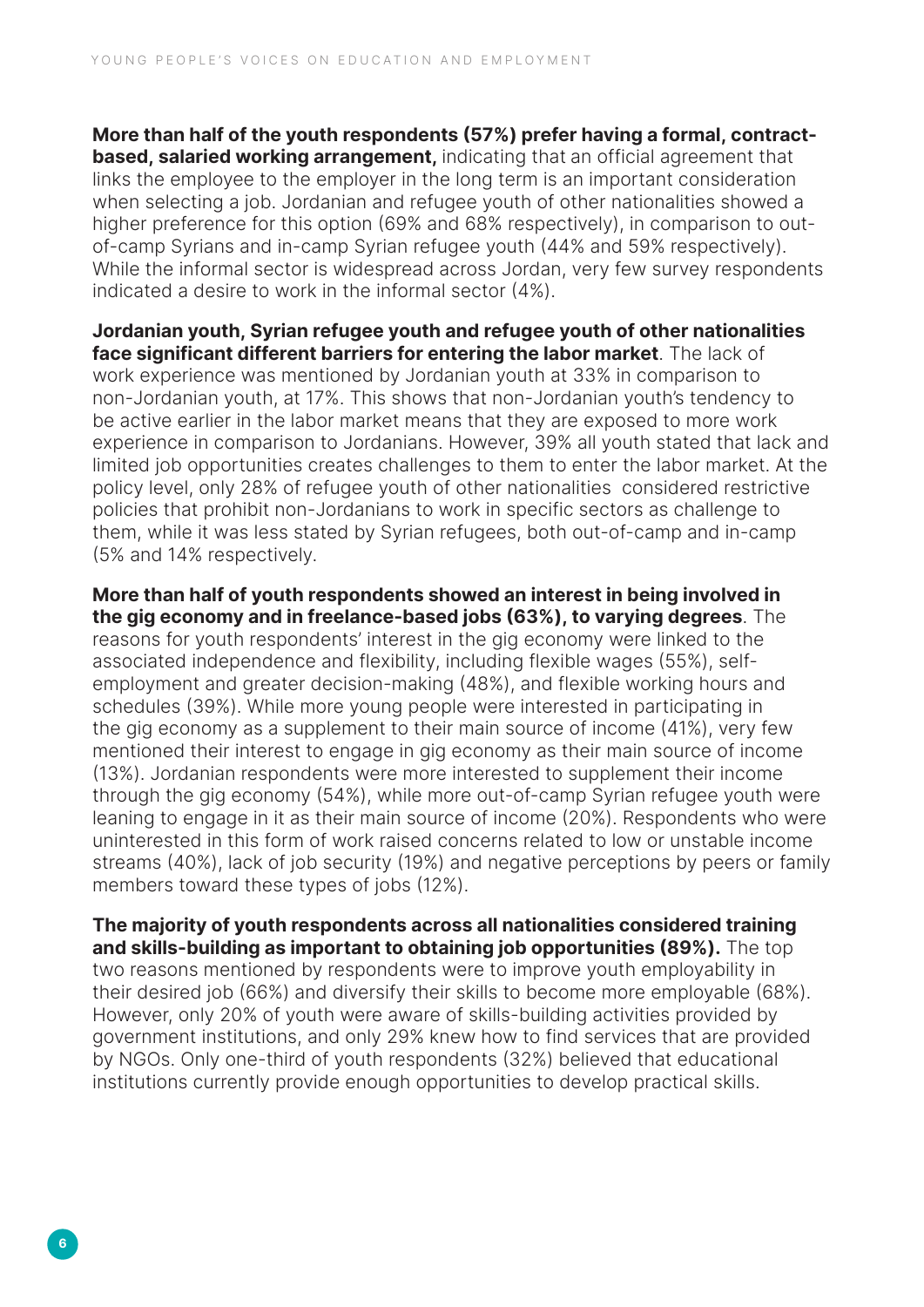For youth who are engaged or finished  $\text{TVET}^6$ , university degrees and diplomas, 72% of them considered the major they are attaining as highly in-demand in the labor market, while 28% said that demand for their majors is low. These responses are linked to broader youth aspirations in relation to the labor market. Youth have shown some awareness of the mismatch between education and labor market in their narrative responses. For example, some youth indicated that majors selected by youth do not match with labor market needs, and lead to over-saturation. Another few young people acknowledged the mismatch between education outcomes and labor market requirements, stating that the current education curriculums do not provide youth with the needed skills and qualifications that allow them to enter the labor market. This mismatch was also reflected when 22% of youth stated that they aspire to work within their major or specialty that they have studied in. These mismatches created another layer of barriers that stand in front of youth ability to meet their preferences and interests when engaging in the labor market.

## High aspirations, faced by a difficult reality

Displacement appears to play a significant role in the long-term aspirations of youth in Jordan, with refugee youth less likely to have high ambitions or aspirations compared to their Jordanian counterparts. Displacement-related vulnerabilities seem to present a significant barrier for youth to pursue more ambitious plans related to education and employment. The most frequent response to educational aspirations for out-of-camp Syrian refugees was "no aspiration" (37%). Gender also played a role, as few females stated that because they got married, education fell down from their list of priorities.

"[My] aspirations are stopped due to tight situation, if there were money and income then I would think to continue my education". Syrian man in Zarqa with primary education

 "I am not thinking to continue my education because I have responsibilities at my house with my husband and children". 24 year-old married Syrian woman with lower secondary education

Moreover, Jordanian and refugee youth of other nationalities were more likely to aspire for a university degree (bachelor) in a specific major, compared to **Syrian refugee youth**. Jordanians were more likely to aspire to postgraduate education (Masters or PhD) (25%), which was barely mentioned by refugee youth. This finding seems to reflect the financial difficulties that refugees face when they want to pursue higher education pathways, especially with the limited scholarship opportunities available for refugee youth.

Taken together, survey results demonstrate that young people in Jordan, regardless of nationality or residency status, are not very satisfied with where **they have reached in the their education**. Around half of Jordanian youth, (54%) agreed to the statement "my own aspiration of education was met and achieved",

<sup>6</sup> TVET refers to Technical and Vocational Education and Training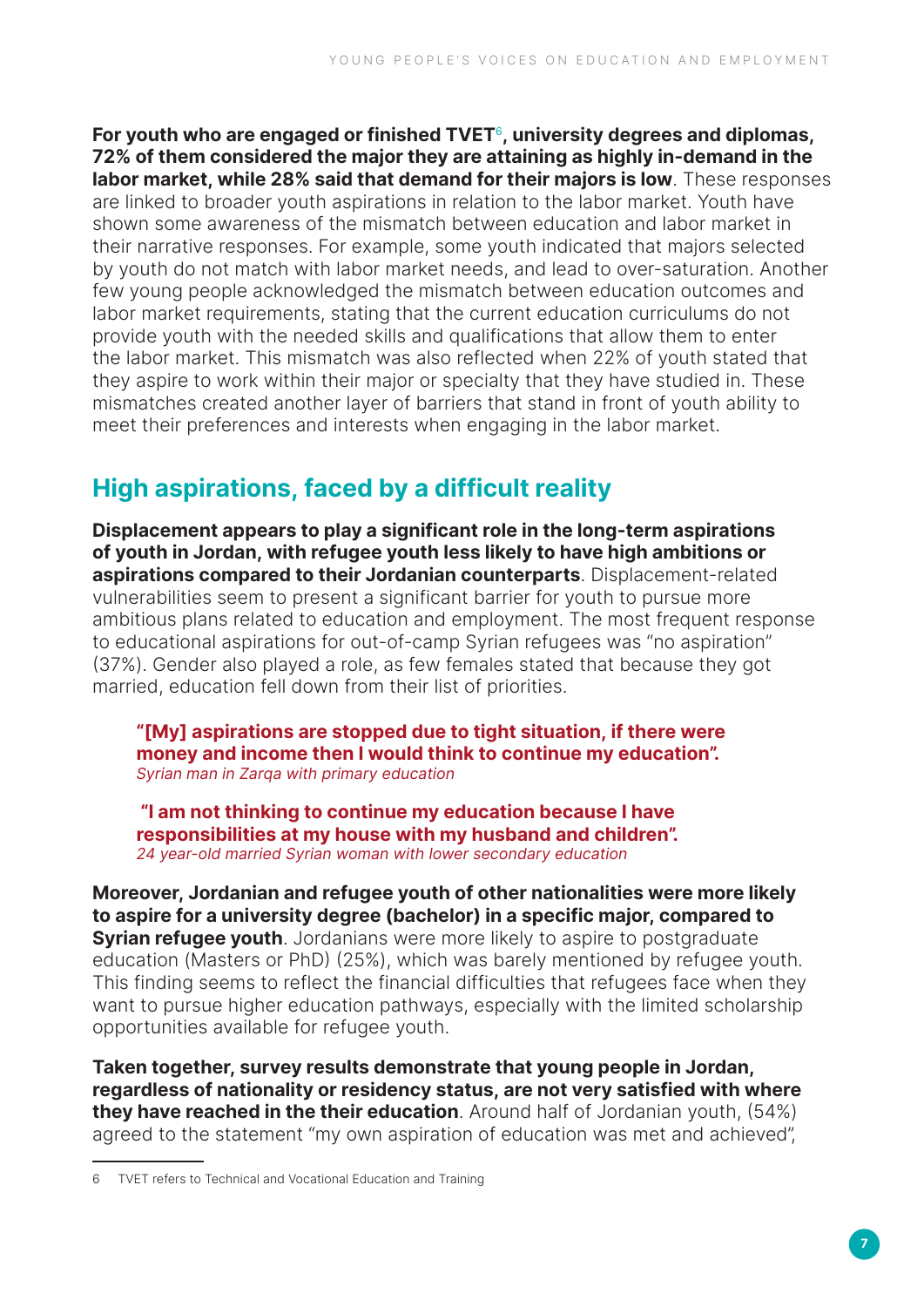while only 27% of out-of-camp Syrian refugee youth agreed to the statement. Incamp Syrian and refugee youth of other nationalities were slightly higher in agreeing at 42% and 47% respectively. The difference between Jordanian and Syrian refugee youth reflect shows the limitations that refugees face to continue further education and their limited aspirations as described above.

Youth of all nationalities in Jordan have high aspirations when it comes to attaining higher education and sustainable livelihoods, but in practice struggle to make their aspirations become reality. Some youth indicated that they have higher aspirations that are not met and matched with what the labor market offers. Other respondents negatively described youth's aspirations as a barrier to adapt to the labor market, indicating unrealistic expectations which prevents them to potentially adapt and be more flexible in terms of taking certain jobs or working in different sectors.

"Youth's aspirations are bigger than the current labor market. Youth think that once they graduate they will start working, but they got surprised that there are no available jobs, either in their majors or other fields". A 23 years old Jordanian woman with bachelor degree from Amman

 "Youth aspire imaginary things, such as having a good salary and convenient employment, but these things do not exist in real life". A 29 years old unemployed Syrian refugee male from Balqa governorate

## CONCLUSION AND RECOMMENDATIONS

This brief aimed to draw a picture of youth's perceptions toward education and livelihoods pathways, and to indicate the challenges that prevent the bridging between education and entrance into the labor market. The target age group investigated in this study are either near or in their early stages to enter a challenging, limited and highly competitive labor market, where displacement add another layer of vulnerability that face refugee youth specifically. Better supporting all young people in Jordan, by empowering and enabling them to achieve selfreliance, will create a positive medium- and long-term impact for both host communities and the refugee population, and Jordan as a hosting country.

### Recommendations

To the Government of Jordan:

• The Jordanian Ministry of Education in collaboration with implementing agencies should expand, scale-up, and promote the existing careercounselling services for young people, with a specific focus on the younger ages that did not enter secondary education yet. Youth from all nationalities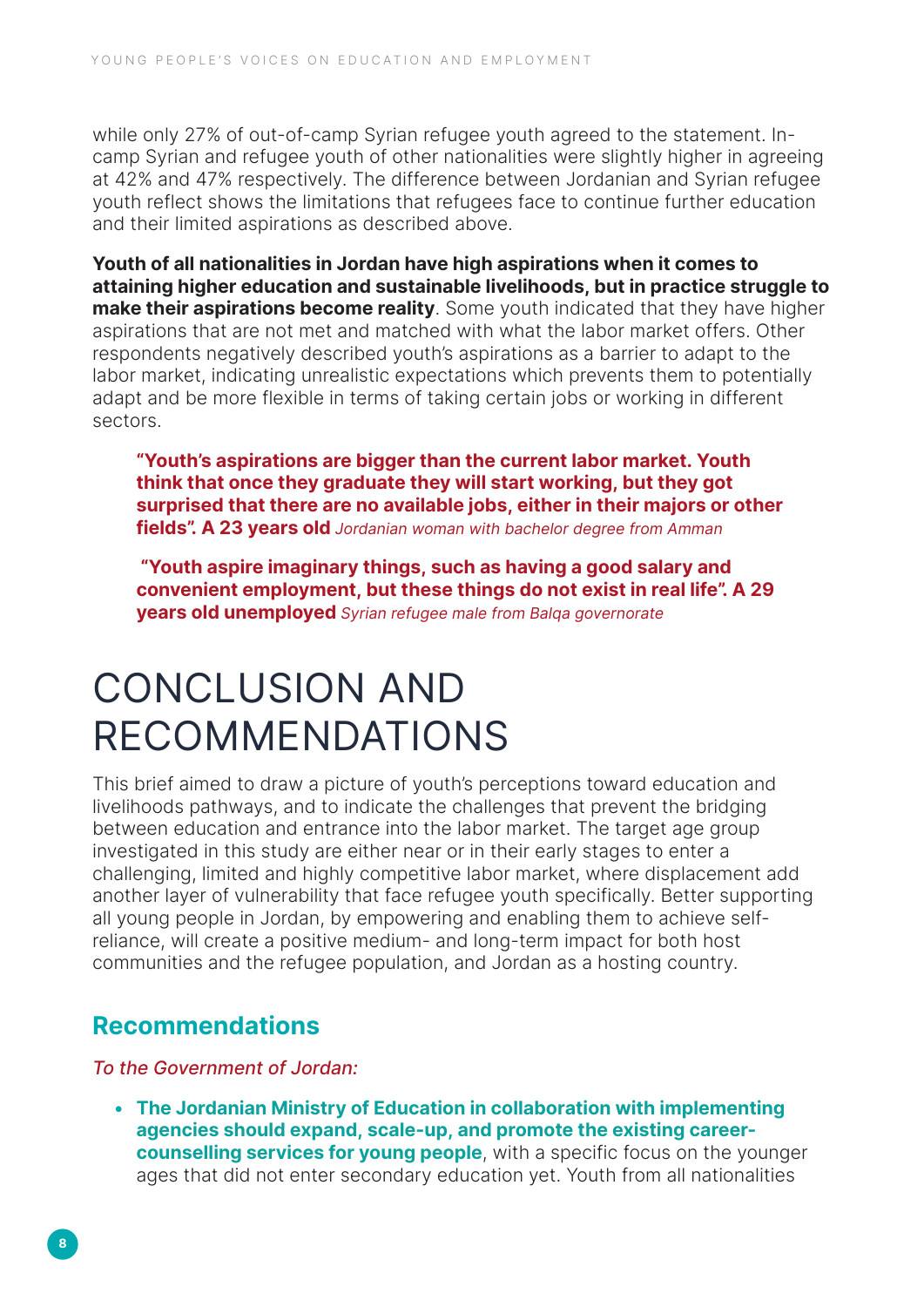face limited guidance in choosing their education pathways. Career counseling expanding and promoting across age groups and governorates, through coordination with different service providers across ministries and implementers, can support youth in choosing their future education pathways and careers. In addition, involve parents in career counseling to enable them to better support youth in selecting education pathways.

- The Jordanian Ministry of Labor, together with implementing agencies, private sector and education institutes should ensure that labor market needs are well tracked and used to inform youth's education and **employment choices**. Including labor market awareness content in education curriculums and career counseling services, investing in raising awareness activities and engaging private sector in the process would support increasing youth' knowledge in these topics.
- The Government of Jordan, in collaboration with international donors, should work on easing the requirements to establish businesses for youth, and expand grants and mentoring opportunities to better promote entrepreneurial initiatives for youth. The experience of Kurdistan Region of Iraq's (KRI) Ministry of Labor and Social Affairs' loan scheme for youth can provide some learning in this effort.<sup>7</sup>
- The Ministry of Youth should involve youth in the policymaking process, and enable forums and venues to hear youth' voices in their education and livelihoods challenges and aspiration to better meet youth' preferences.
- The Department of Statistics should invest in regularly assessing labor market trends and youth attitudes to inform the policies and programs directions with evidence-based recommendations.
- The Government of Jordan, in collaboration with implementing agencies and educational institutes, should consistently measure labor market trends and promote majors that have high employability potential for youth, through relying on recent market assessment and available evidence-based research.
- The Government of Jordan should support the private sector to create job opportunities. Incentivizing the private sector and addressing their need within the current economic environment would better motivate private sector actor in supporting youth employability in Jordan. In addition, prioritizing policies that promote job creation, support demand and investment, and reduce regulatory and bureaucratic barriers and costs for Jordanian and non-Jordanian entrepreneurs would enable job creation for young people in Jordan.

See Durable Solutions Platform and IMPACT Initiatives. 2021. "My hope is to stay here" - Shared Livelihoods Services as a Pathway towards Integration in the Kurdistan Region of Iraq. Research report. <https://www.dsp-syria.org/my-hope-remain-here>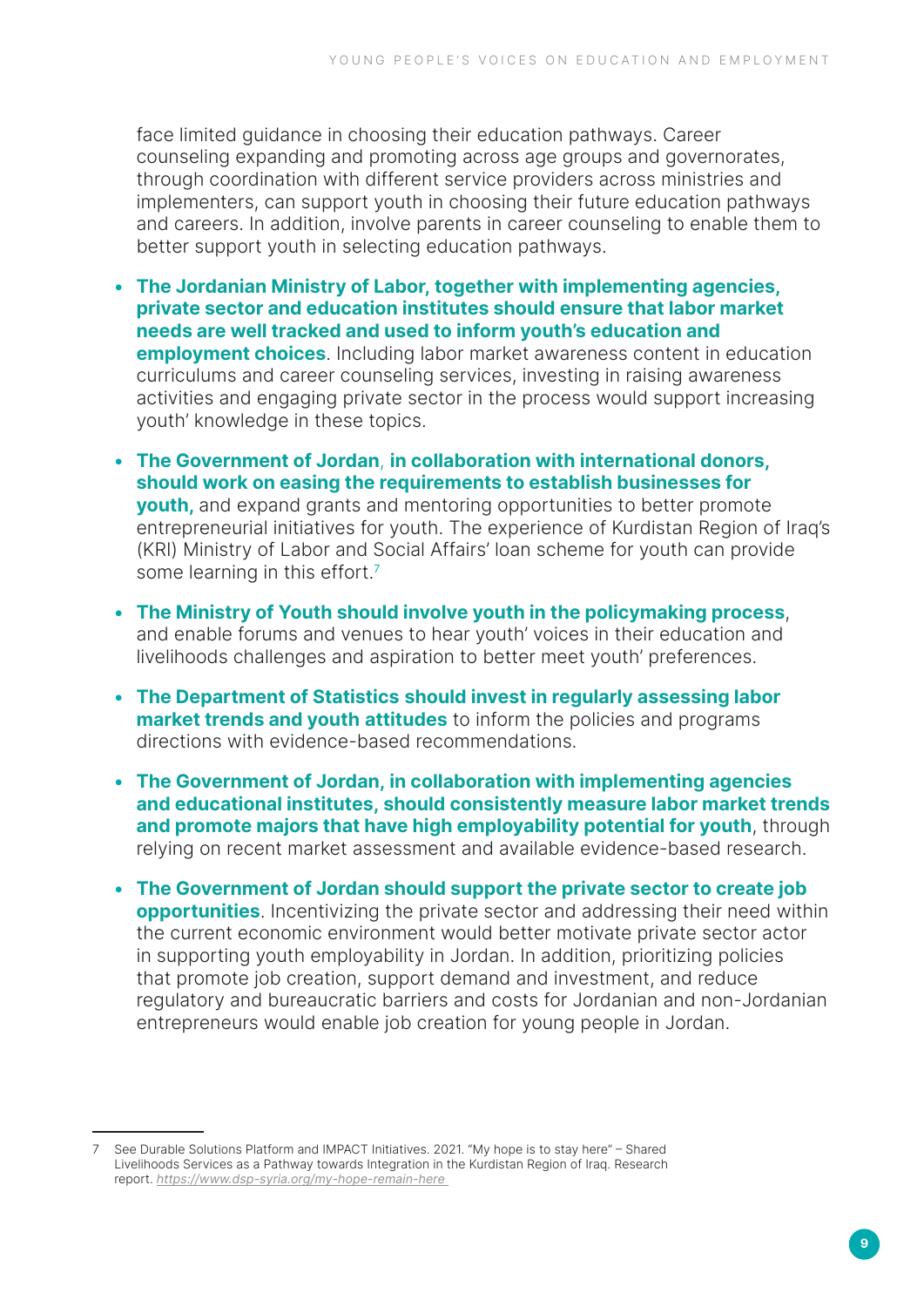#### Donor agencies should:

- Invest in adaptive interventions and programs that enable youth to become more resilient and adapt to the unprecedented changes in the Jordanian labor market. COVID-19 pandemic created another layer of economic challenges for youth. Therefore, there is a need to equip with needed skills to tailor their efforts when entering the labor market to enable them in meeting labor market emerging needs and to create alternative and innovative ways in engaging with labor market in Jordan.
- Increase flexible multi-year planning and funding modalities to allow implementing actors to develop predictable planning and responses to the emerging needs and challenges of both refugee and host community youth in Jordan.
- Help foster inclusive economic growth for host communities and refugees, in support of host countries, to contribute resources and expertise to promote economic opportunities, decent work, job creation and entrepreneurship programs for host community member and refugee youth, in line with GCR's areas in need of support.

#### Inter-sector and coordination bodies should:

- Prioritize the assessment of linkages between education and livelihoods pathways and options for youth of all nationalities in Jordan. Entities such as the 3RP working groups, JIF and other platforms should actively explore the interconnections between education and livelihoods operations and needs in order to support more holistic programming and self-reliance more broadly.
- Set a broader learning agenda on self-reliance and pathways to solutions, based on adequate mechanisms for data collection and data analysis. The role of reliable and quality data is essential for designing new programs, adapting interventions, or developing new policies. Coordination bodies should take the lead in bringing together key actors to set a joint vision for how to support youth's self-reliance and pathways to solutions.

#### Operational agencies, such as United Nations and NGOs, should:

- Educational institutes should ensure the current education majors and available trainings respond to the changing job markets and emerging sectors and meeting labor market demands. Ensuring adequate mechanisms for data collection and data analysis of relevant data on labor market will contribute to the broader learning agenda, which is essential for designing new programs, adapting interventions and developing new policies.
- Address shared challenges between vulnerable host communities and displaced youth, while remaining aware of refugees' distinct vulnerabilities due to their legal status. The findings from the survey point towards many shared challenges and lived experiences between vulnerable host communities